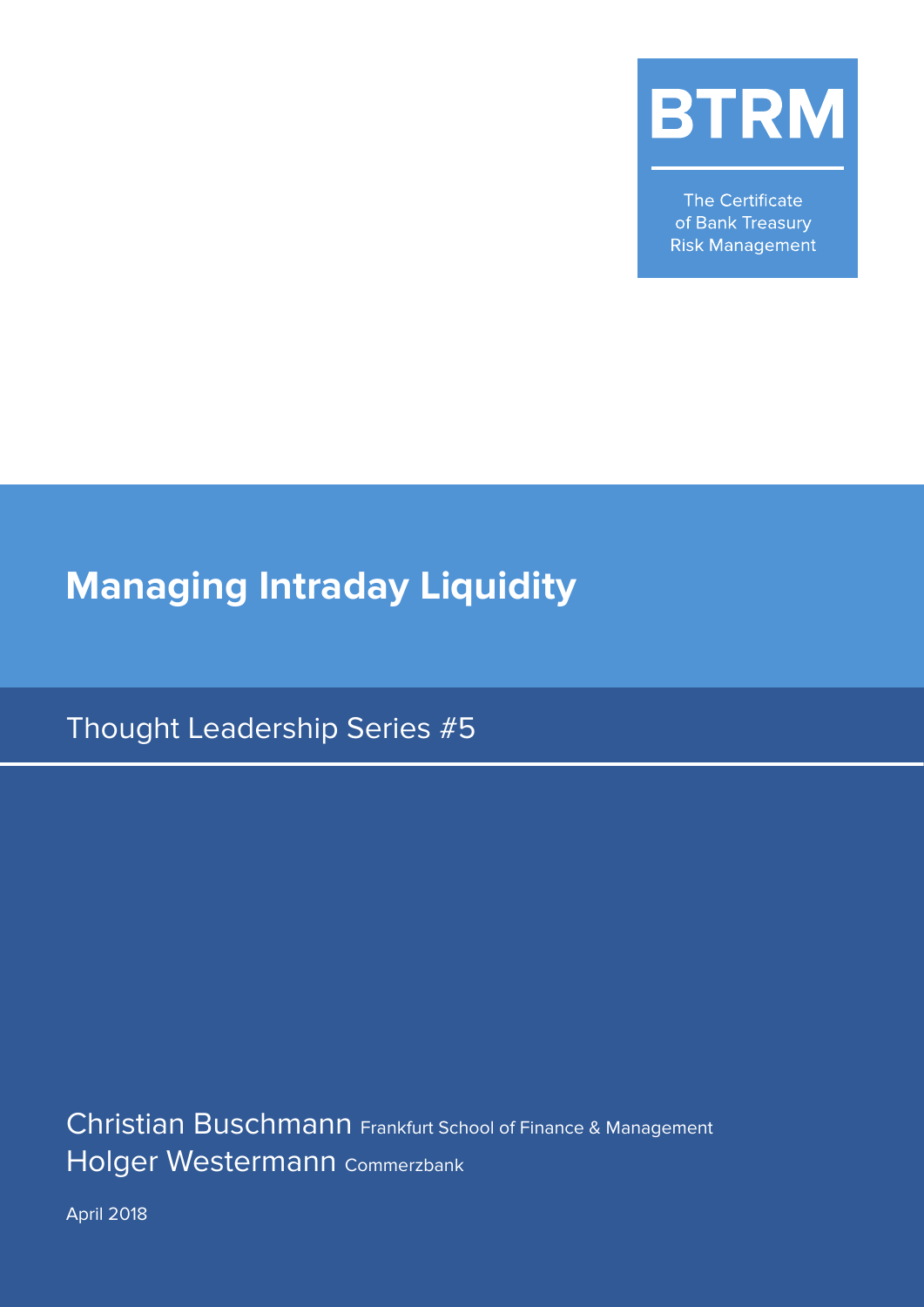#### 1. Introduction

According to Jurgilas and Žikeš (2012), almost every central bank regime distinct between overnight liquidity and intraday liquidity in their monetary policy frameworks. This distinction can be either done explicitly, in terms of interest rates charged, or implicitly, through different eligibility criteria for collateral.

However, it is striking that only a functioning market for overnight liquidity exists. Since a developed market for intraday liquidity in which market participants actively allocate their intraday liquidity needs does not exist and the theoretical and empirical literature, e.g. Bech and Garrat (2003) or Manning et al. (2009), suggests that banks have incentives to delay the settlement of non-contractual payment obligations, banks need to have a sophisticated intraday liquidity management system to be liquid within a business day and to avoid consequences of arbitrary behaviour of other institutions. Therefore, in this article we provide an overview how commercial banks can manage their intraday liquidity.

The remainder of this article is structured as follows: in Section 2, we give an overview onto the global set-up banks need to manage their intraday liquidity properly. In Section 3, we discuss the interaction of Basel III's liquidity ratios and a bank's intraday liquidity. In Section 4, we describe the determinants of intraday liquidity and, in Section 5, how costly intraday liquidity can be. Section 6 provides an overview on how banks can report and steer their intraday liquidity. Finally, Section 7 concludes this paper and derives policy recommendations.

#### 2 Global Set-up for Intraday Liquidity Management

To understand the mechanics of intraday liquidity management properly, we first need to distinct between end-of -day liquidity management and intraday liquidity. While end-of-day liquidity management can be characterised by allocating excess liquidity or null liquidity between the bank's treasury hubs and respective time zones, intraday liquidity management is concerned with the management of means within a certain time zone. As shown in Figure 1 below, managing a European bank's end-of-day liquidity starts at the bank's Asian treasury hubs Tokyo and Singapore. From these locations, excess liquidity or null liquidity will be transferred to Europe and, from there, to the American treasury hub to end the business day there. At the beginning of the new business day, this process will be re-started. In Asia, liquidity will be concentrated in Euro, US-Dollar, Pound Sterling and Swiss Franc by squaring liquidity in Asian currencies by the usage of FX swaps<sup>2</sup> and transferring the remaining liquidity balance via money market transaction<sup>3</sup> to Europe. This process of squaring local currencies and transferring liquidity in form of major currencies is alike in other treasury hubs. In this sense, every treasury hub can be interpreted a single ledger<sup>4</sup>.



1 Since a developed market for intraday liquidity does not exist, some market participants have agreed up on bilateral liquidity facilities. Within these agreements, one party has the right to draw intraday liquidity up to a pre-defined amount wihtin a business stay. For this facility, the facility provider receives an annual fee.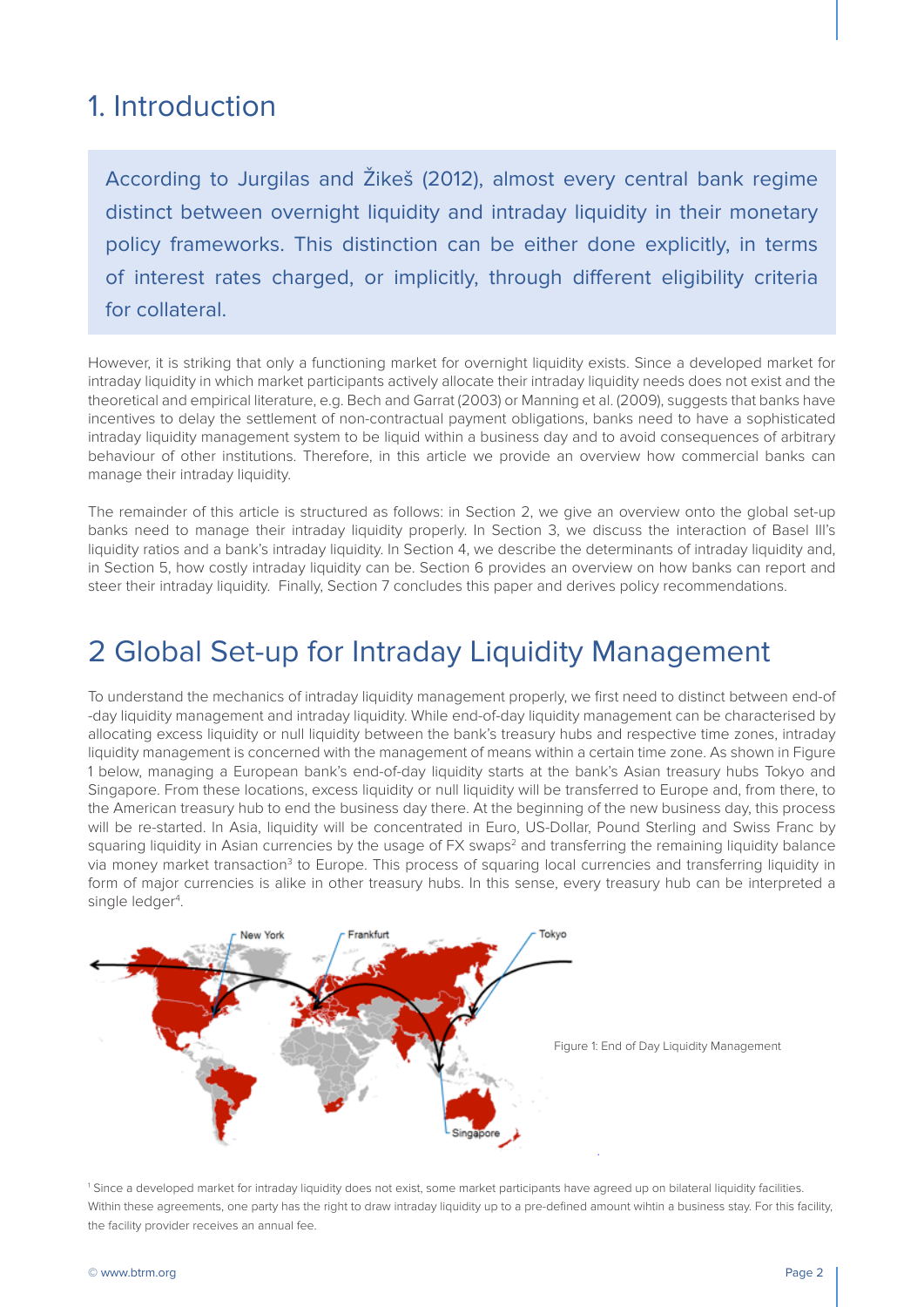Later that day in Europe, the bank's group treasury department clears the European currencies and transfers them at the end of the European business day via money market transaction to the treasury hub in the Americas. Within its mandate, the treasury in the Americas clears American currencies and squares the excess liquidity or null liquidity in the US-market. Since the end of the American business is congruent with the bank' global business day, the bank is completely squared in all currencies after the business hours in the United States.

Like end-of-day liquidity, intraday liquidity act within in the above mentioned time zones. However, business hours vary between these different time zones: Continuous Linked Settlement (CLS) payments, for example, are concentrated in the European time zone where most of the time critical payments occur. The CLS clearing system is broadly used to mitigate settlement risk<sup>5</sup> for FX settlement transactions. To achieve this, it is necessary that all payments are executed globally at the same time, no matter the local time of day.

For the Asian time zone, payments are performed at the end of the business so that these payments and those clearing a relatively riskless since most of the core business are settled within in the business day – see Figure 2. This risklessness stems from the fact that time-critical payments are performed at the end of the business day and most settlement transactions were already executed.



Figure 2: End-of-Day Liquidity Management

What Figure 2 implicitly reports is that the main intraday events are concentrated in the European time zone. At the end of a global business day, the bank is squared in its liquidity position: Excess liquidity could either be allocated to other market participants or to the central bank accounts in each of the bank's treasury hub. Vice versa, a liquidity deficit can be neutralised by borrowing money from other market participants.

In the Asian time zone intraday flows out of the CLS System are processed towards the end of the business day were banks have more certainty about their intraday flows and liquidity position. Therefore, these payments are less critical from a liquidity steering perspective than CLS payments in the European or American time zone.

 $^{\rm 3}$  A money market transaction is simple liquidity providing transaction in which liquidity is allocated between units with a liquidity surplus and units with a liquidity deficit.

<sup>&</sup>lt;sup>2</sup> The acronym "FX" is an abbreviation for "Foreign Exchange". A FX swap is a combination of FX spot transaction and simultaneously agreed reciprocal FX forward transaction. One of the involved parties buys US-Dollar against Euro in a spot transaction and sells the bought amount of US-Dollar in forward transaction at once.

<sup>4</sup> A ledger is an accounting area which summaries all bank accounts in each treasury hub.

<sup>5</sup> Settlement risk, also known as the Herstatt risk, is the risk a one counterparty of bi-lateral transaction does not meet its obligation while the other counterparty already fulfilled its contractual commitment to the first counterparty.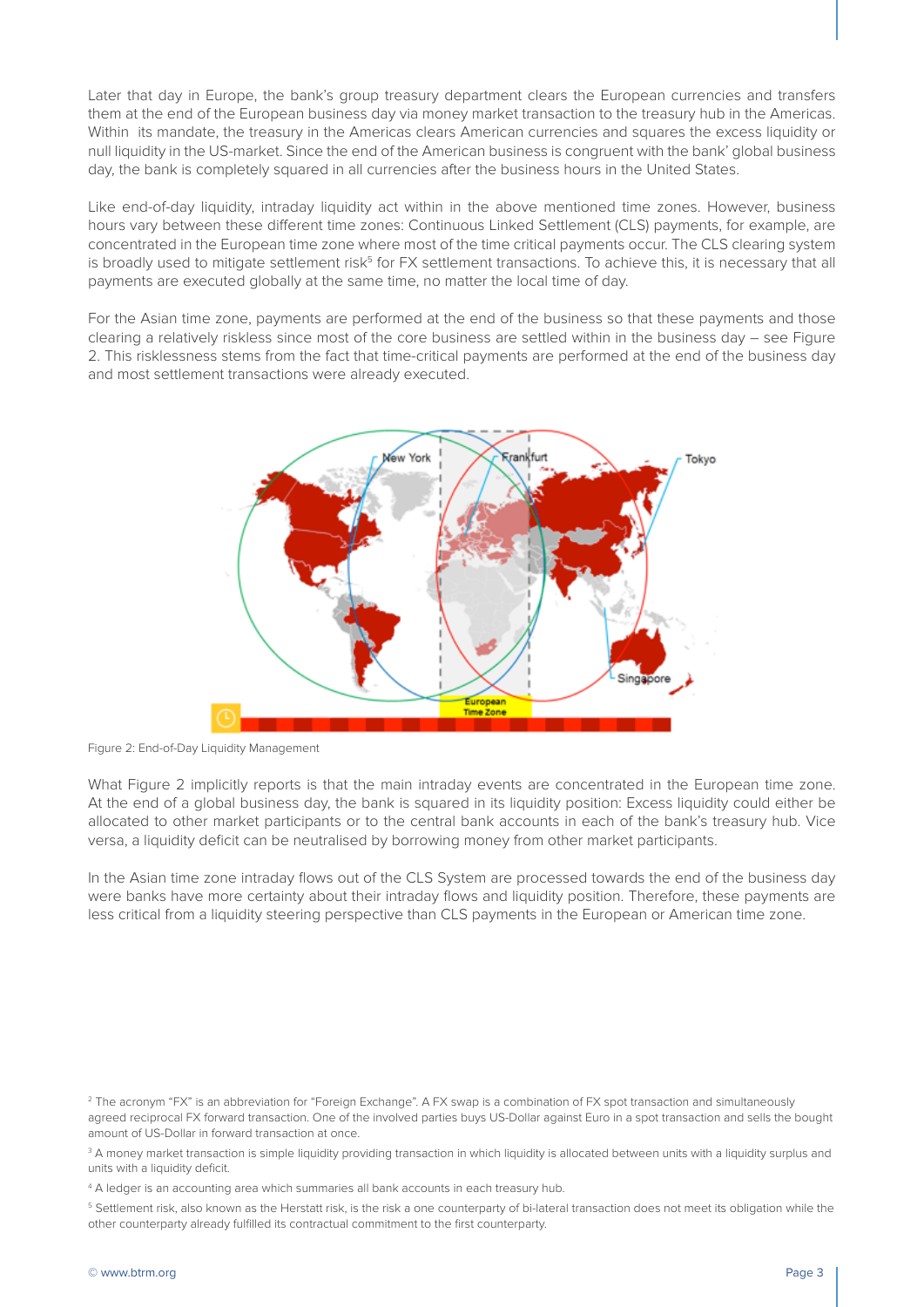In Europe, banks' intraday activities and time-relevant payments<sup>6</sup> are focused in the first half of a business day within the European Clearing time (07:00 a.m. – 12:00 p.m.). These activities are accompanied with the highest degree of uncertainty regard the bank's needs of intraday liquidity.

In the American time zone, there are only minor counter flows so that time-based payments are settled through the bank's intraday credit line at the U.S. Federal Reserve System (FED). In contrast to central bank facilities in other time zones, the FED provides, in addition to secured intraday liquidity facility, an unsecured intraday liquidity facility which has a time-dependent charge.<sup>7</sup>

# Liquidity Ratios and Intraday Liquidity

### 3.1 Intraday Liquidity and Liquidity Regulation

In the wake of the global financial crisis, liquidity management became one of the greatest attention-getters for practitioners, academics, and, of course, regulators. Albeit Basel III's liquidity ratios cover a time from overnight to one month, liquidity coverage ratio (LCR) and from one month to a year, net stable funding ratio (NSFR), it is quite surprising that intraday liquidity and intraday liquidity risk management was not in that very spotlight.

According to Buschmann and Heidorn (2014) the LCR is a simple linear ratio that promotes bank's short-term resilience to liquidity shocks and, by setting a limit for it, ensures that a sufficient amount of HQLA is maintained by a bank to offset cash outflow in a stressed environment. The net stable funding ratio (NSFR) is an addition to the liquidity coverage ratio and yields at the long-term funding of banks. Simply speaking, the NSFR reflects "The Golden Banking Rule" by postulating that long-term assets should be backed by long-term liabilities to reduce roll-over risks. Therefore, the NSFR is that banking rule put in one single ratio. While both liquidity measures a are created to ensure long-term resilience of bank liquidity risk profiles, they feature, apparently, no connection to banks' intraday liquidity.

While intraday liquidity was disregarded by the regulators for a long time, this changed with the publication of the policy paper of the Basel Committee of Banking Supervision (BCBS)'s policy paper on monitoring tools for intraday liquidity risk management in 2013. Also, regulatory bodies in the euro area, in the UK and in Switzerland started efforts on monitoring and reporting intraday liquidity risk. Albeit this regulatory developments, intraday liquidity was already recognised by banks before as a relevant steering variable prior the financial crisis and the publications of the BCBS policy paper. The costs of steering intraday liquidity and the risk of steering it, make intraday liquidity relevant for clearing houses and all bank-involved in clearing transactions.

6 Time-relevant payments are needed to be executed at a certain point in time. If the bank fails to execute the payment when it is due, the bank needs to do penalty payments or will suffer a loss in reputation.

 $^7$  An example how this unsecured intraday facility works can be found in the appendix.

<sup>&</sup>lt;sup>8</sup> While the LCR and the NSFR are global liquidity regulation, there are also national ones which have to be taken into account when managing intraday liquidity. The German Liquiditätsverordnung (LiqV) requires banks to maintain certain commitments to ensure liquidity at all times. In addition, Germany's Mindestanforderungen an das Risikomangement – MaRisk requires bank to withstand a liquidity stress within a survival period of 30 days. According to MaRisk, banks should consider BCBS documents in their risk assessment. Local liquidity provision will be discontinued as soon as Basel's LCR has to be fulfilled by 100%.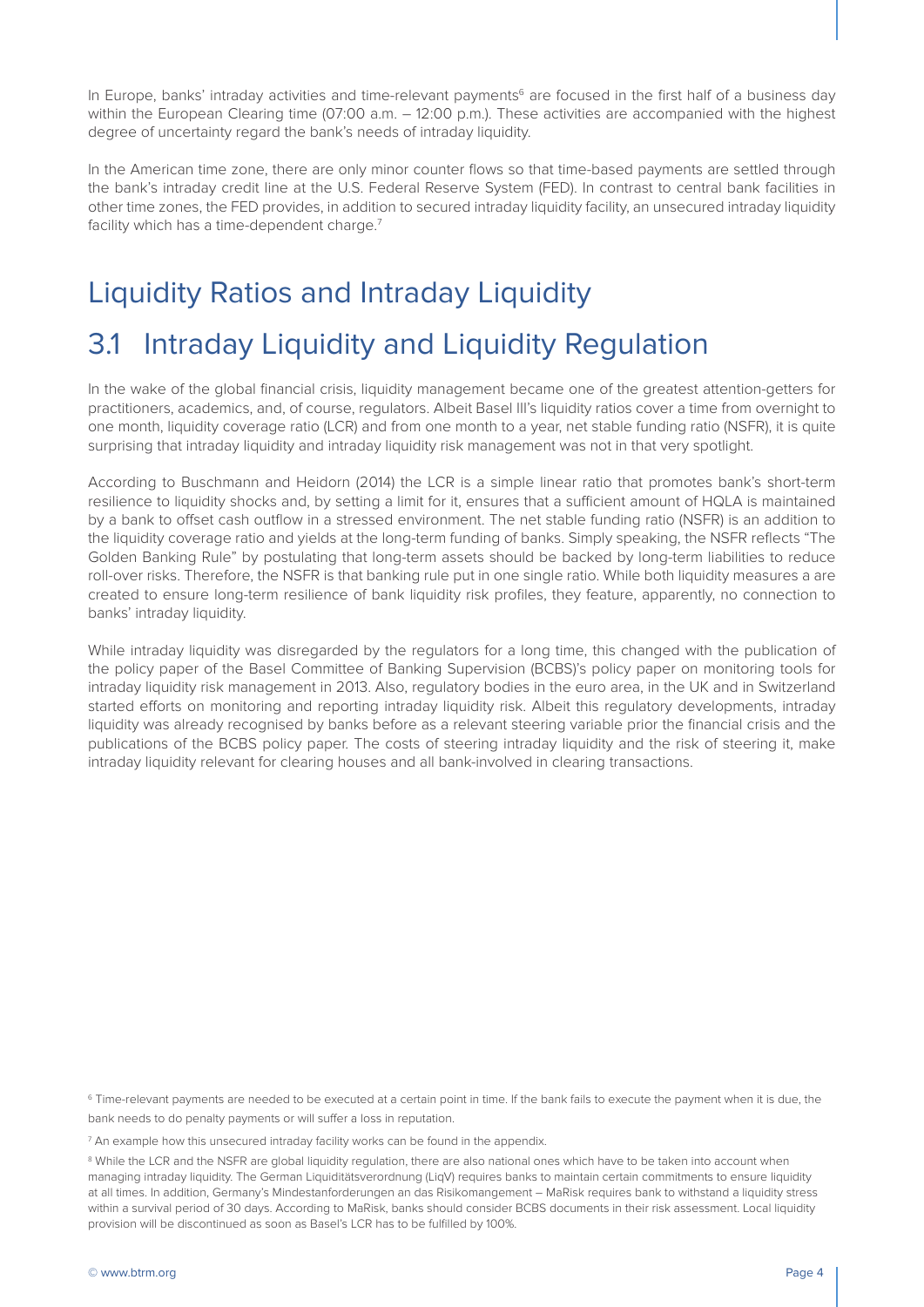# 3.2 Internal Models

To determine banks' liquidity and liquidity risk, products' legal maturities will be replenished with a going-concern market case (base case for most banks) and a stress case. The difference of the liquidity needs of both scenarios determines the volume of the liquid asset buffer – the bank's stress counterbalancing capacity.

Since modelled cash flow assumptions may largely differ from actual cash flows during a business day, cash outflows can be bigger than expected in a bank's models. The difference between expected and actual cash flow is called "model-risk"<sup>9</sup>. To quantify and, as consequence of this, to assess this model risk in a proper way, it is crucial for each and every banking organisation, to put intraday liquidity risk under intense scrutiny. The reason for this is simple: While models are, by definition, a simplification or approximation of reality, they do not fully account to client's turnovers within a business day. Here, the challenge is to model customer's behaviour properly in between because at the end of each business day, a bank's liquidity position is relatively stable and congruent to the model-based cash-flow assumptions. While these models grab the bank's liquidity position at the end of the business day, intraday liquidity management tries to match intraday liquidity needs when they arise.



Figure 3: Liquidity Gap Analyses / Internal Liquidity Model

### 3.3 Minimum Reserve and Liquidity Management

The European Central Bank (ECB) requires banks located in the European Monetary Union (EMU) to hold deposits on accounts with their national central bank. These are called Minimum Reserve Requirements (MRR). The amount of the reserve is fraction of the total customer deposits and issued short-term notes, held at the respective bank and is a measure to protect customer deposits. Albeit, central bank reserve requirements are still in place and are likely to remain so, this liquidity provision is de facto replacement by Basel's liquidity ratios.

However, the held minimum reserve got a tremendous practical advantage: It serves de facto as an end-of-day and intraday liquidity buffer: The minimum reserve allows the bank to cover unexpected end-of-day fluctuation. Hence, held minimum reserves are smoothing the intraday liquidity steering efforts for banks itself and therefore cause stabilization of the money market in the EMU. The ability of a bank to counteract unexpected cash outflows interacts with the account balance, so-called basis capacity, of the minimum reserve: The higher the account balance is the larger are the banks capacities to encounter act unexpected fluctuations. Lastly, since liquidity is effectively bound for a specific purpose, held minimum reserves are lowering the inflows in LCR-ratio. As the deposit basis for the minimum reserve calculation is already reflected in LCR runoff factors, there is a double counting. This has minor impacts as long the reserve rates stays at 1% of the deposit base but could cause problems when the reserve amount should be increased to ensure smother liquidity management.

<sup>&</sup>lt;sup>9</sup> In addition to our definition of model risk, the common literature, e.g. Hull (2012), distinguishes between the two types of model risk; first, that a model reflects a wrong prices at a time a product is bought or sold and second, a model reflect the wrong "greeks" and therefore banks hedge their risk inefficiently.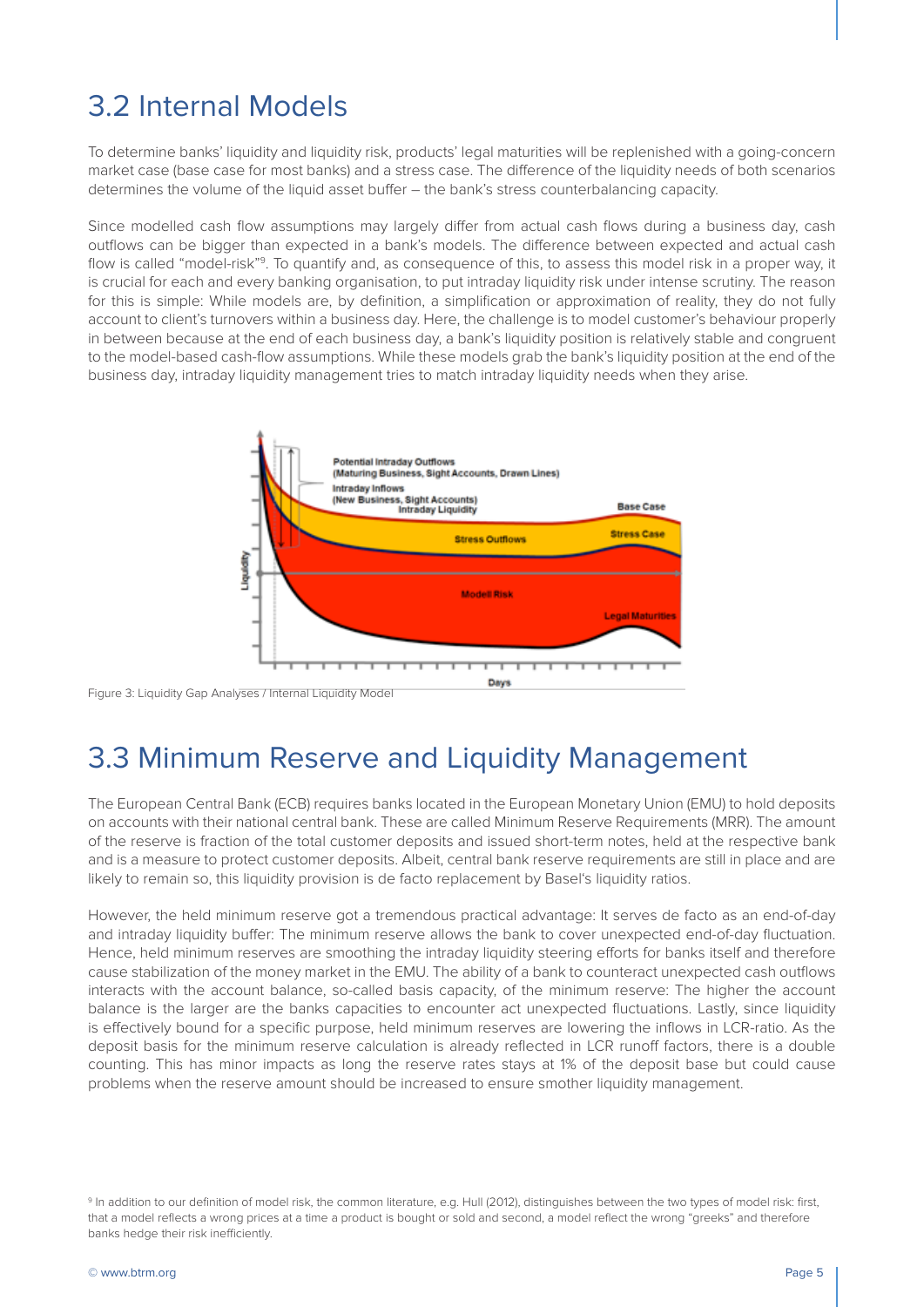# 4 Intraday Liquidity Drivers

The main drivers of bank intraday liquidity are commercial payments and payments from market making and trading activities. These payments can be largely divided into TARGET 2-payments and payments within the EBA clearing system.<sup>10</sup> TARGET 2-payments are subdivided into three different types of payment and consist of payments which are highly urgent and timed, such as payments for security clearing or pay-in SEPA transactions. Payments with a certain priority, so-called urgent payments, such as bank-to-bank payment, e.g. money markets, and foreign exchange transactions, are not cleared by CLS. Lastly, all other payments via TARGET 2 are summarized as "normal" value date payments. Payments under the EBA-clearing framework are sub-divided into four different types of payments: Payments for "EURO1", a net system guaranteed by a collateral pool, STEP 1-payments which have to be prefunded, SEPA clearing payments – here, the settlement result will be paid as high urgent payment – and in-house payments / bank-internal settlements with no intraday liquidity impact.

Managing these different types of commercial payments properly, a bank's treasury department can substantially mitigate the banks' intraday liquidity risk but can also mitigate other risks which emerge from other banking operations, namely operational risks and credit risk / settlement risks. As Figure 3 below show, banks need to manage the triangle of intraday liquidity risk, operational risk and credit / settlement risk. Here, the challenge is to keep this triangle in balance since reducing one of the named risk types cause an immediate increase of one of the other risks.



Figure 3: Intraday liquidity and other risks mitigation

Figure 3 essentially shows that reducing operational risks by executing early payments or reducing settlement risk can only be achieved by taking willingly higher intraday liquidity risks. The same is true vice versa. Therefore, managing intraday liquidity risk is balancing several kinds of risk at the same time.

To achieve this balance over a business day, banks schedule their payments in accordance to their urgencies. Hence, TARGET 2-payments (high urgent and urgent) will be executed at first, while the execution of other payments, such like the ones under the FBE-framework, are postponed to a future point in time of the same business day.

<sup>10</sup> EBA CLEARING is a bank-owned provider of pan-European payment infrastructure solutions. The company was established in June 1998 by 52 major European and international banks with the mission to own and operate EURO1, the only privately owned real time gross settlement (RTGS)-equivalent, large-value payment system on a multilateral net basis.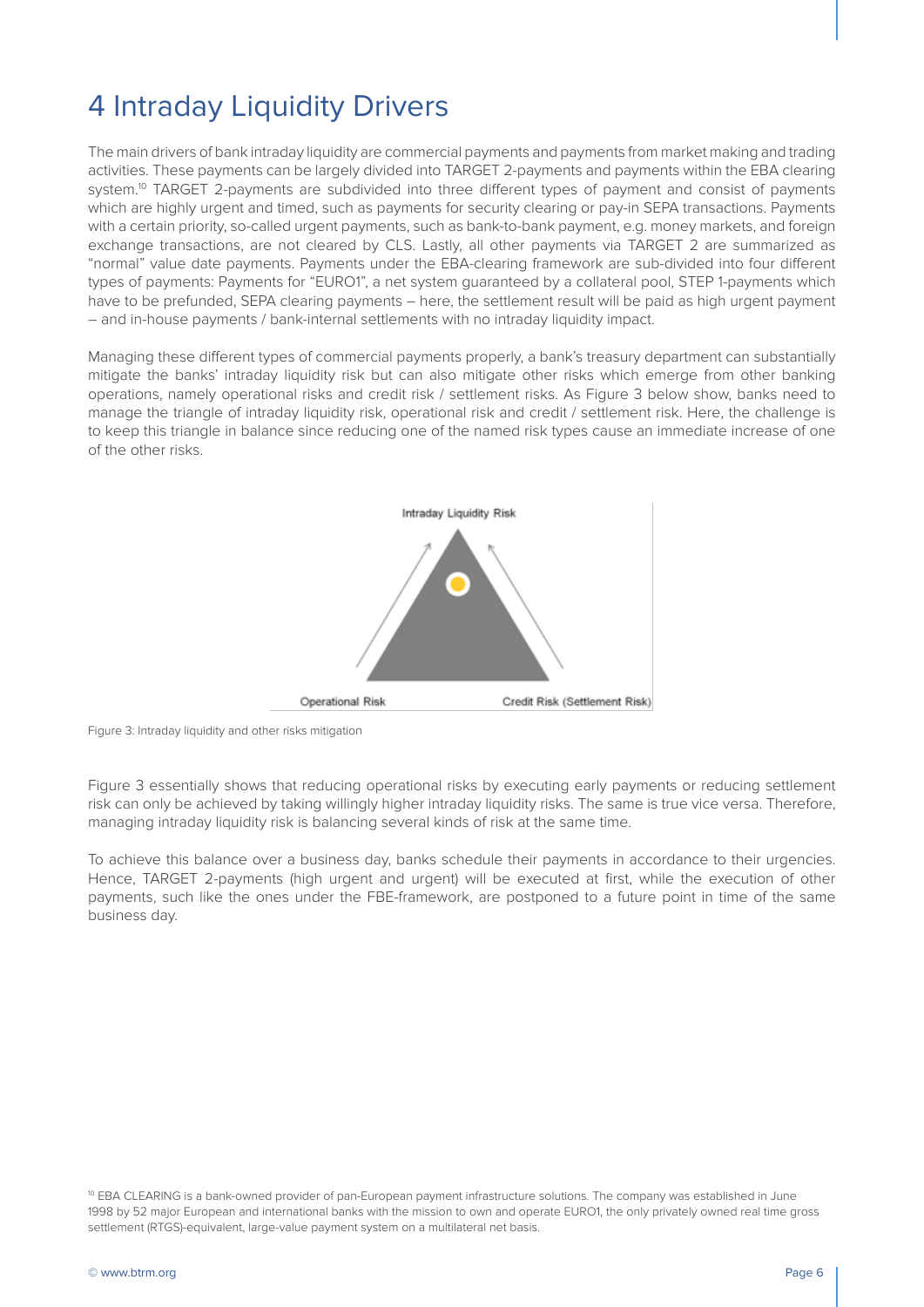

Figure 4: Intraday liquidity curve and its major drivers

Between 08:00 a.m. and 12:00 p.m. CET, the payment window of CLS is open. During this time, payments within the 5 CLS payment cycles take place. What can be clearly seen from Figure 4 above is that amount of available liquidity (yellow line) is exposed to fluctuations during the business day. Payments are executed in so-called cycles, meaning that firstly an accumulation and netting of up-coming payments takes place. In a second step, this net accumulation will be executed. After each payment cycle, the bank's available liquidity will drop considerably. These SEPA cycles are performed during the whole business day and even after the closing of the CLS pay window. Nevertheless, the major SEPA activities are concentrated together with major securities settlements in the early morning hours of the European business day. Hence, the rest of the business day is driven by individual payments, being made in line with the FBE guidelines on liquidity management. The amount intraday liquidity will be augmented to reach the necessary level at the end of the bank's business day.



Figure 5: Intraday Liquidity Curve and Steering Measures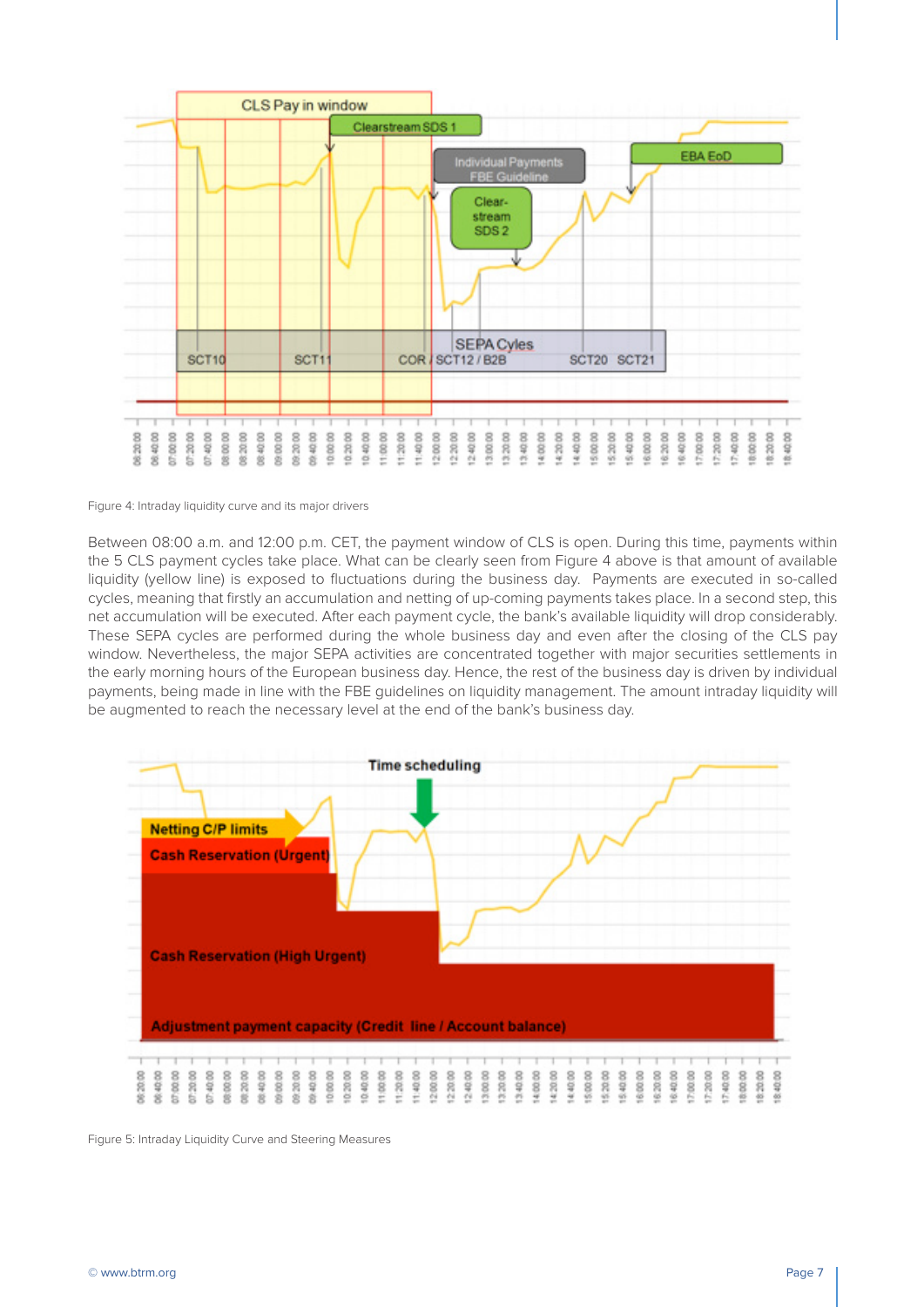Eventually, banks steer their intraday liquidity by rationing payments. While Figure 4 largely illustrates the time schedule of daily payments, Figure 5 provides information from which sources the liquidity for these payments is taken from. In principle, a bank's treasury department manage these payment operations by dedicating liquidity to certain type of payments. Also, a certain payments to counterparties will be postponed until the respective counterparty made their payment to the bank itself. Effectively, this procedure can be seen as a limit for cash settlement and is highlighted as "Netting C/P limits" in Figure 5 above. The residual of the scheduled payments are made by "dedicated cash holdings". For instance, the bank's treasury department dedicates a certain amount of available liquidity to highly urgent payments and another one to urgent payments. This reservation of means varies from day to day and is derived from the operations of the previous business days. Lastly, other, non-timely urgent payments are managed throughout the business day by using account balances and credit lines. This approach can also be accompanied by a pre-defined time schedule: Some banks are setting internal time limits until which payments have to be due. To ensure an unobstructed liquidity management these deadlines are normally set around 12:00 p.m. according to the FBE guidelines.

# 5. Intraday Liquidity Costs

Managing intraday liquidity properly does not come at a cheap. Indeed, managing this special type of liquidity is linked to some costs. These costs depend, of course, on the bank's business model and treasury strategy: In the first place, the bank needs to define for how long the payment capacity should be maintained to protect the business model. Should it be a year or a week? In the next step, the bank needs to define, through measurement and stress testing, its required payment capacity. With regard to assets, the bank also needs to define in which types of assets, e.g. cash, bonds, repurchase agreements, etc. or asset classes, central bank eligible, HQLAsecurities<sup>11</sup> defined by Basel III, risk-weighted assets (RWA) as collateral will be hold. Lastly, intraday liquidity costs depend on the chosen funding strategy. Hence, the funding sources and the funding profile of the collateral define the gross funding cost, while the net funding costs are derived by the difference between the income of the assets used as collateral and funding structure of this collateral.

Regarding the asset strategy for the payment portfolio, the risk-weighted assets strongly influence the decision about credit risk within the payment portfolio; In any case, charges on risk-weighted assets have to be taken into account when budgeting intraday liquidity. In this process, the implied costs of Basel's liquidity regulation (LCR, NSFR) need to be also to be taken in account.

To give an impression on the formation of liquidity costs, we want to provide the following, simplified, example: When it comes to central bank liquidity, the ECB directly determines the costs of liquidity provision by setting the interest rate for the liquidity and indirectly by setting haircuts for pledged securities: To back received central bank liquidity with the appropriate amount of collateral, one should be aware that the collateral value, CVi, is equal the asset's market value, MVi, reduced by the asset's haircut, HCi. Since the haircut depends on the credit tenor risk and the liquidity of the asset, the collateral value originates by:

(1) 
$$
CV_i = MW_i * (1 - HC_i)
$$

The market value of the asset is simple function of the asset's notional amount Ni and its market price Pi:

$$
(2) \qquad \text{MV}_i = P_i * N_i
$$

Albeit only the collateral value is necessary to collateralize the required central bank liquidity, CBL, because CVi = CBL, the market value together the haircut determines the extent of the liquidity costs: The lower the credit quality of the underlying asset, the higher the haircut is and therefore, the higher the notional amount has to be. Ceteris paribus, the lower the market price of the asset, the higher the notional amount has to be.

However, what can be seen from the formulas above is that the costs of central bank liquidity arise not only from financing the haircuts but also from the credit quality of the asset. In addition to several haircut regimes employed by various central banks around the globe, the credit risk of the issuer of the asset plays a crucial role in determining the costs of the payment portfolio. Figure 6 shows the interaction between asset classes and their relative funding towards the interbank rate / EURIBOR which serves as a funding benchmark: The funding spread is function of credit quality and maturity.

11 Under Basel III's liquidity regulation, banks have to maintain an adequate stock of unencumbered high-quality liquid assets (HQLA) to guarantee their short-term resilience towards severe liquidity stresses. These HQLA assets are predominantly government bonds.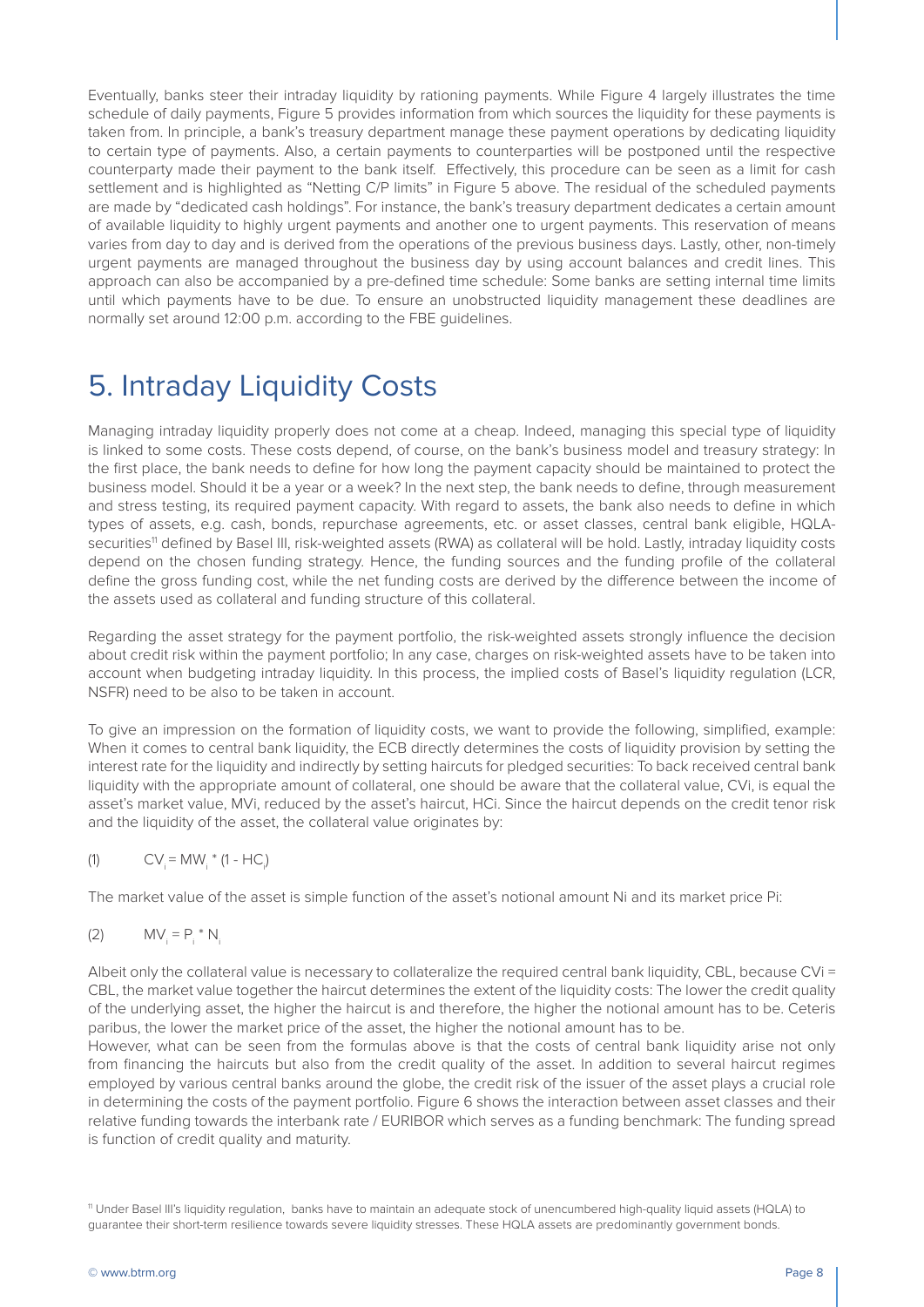

Figure 6: Stylized Asset Classes and Funding Spreads<sup>12</sup>

Since the average credit risk of the EMU banking sector is higher than the one of single EMU sovereign states, taking the EURIBOR-curve as the benchmark for funding causes a negative carry for asset positions held in German, Italian, or Spanish Government bonds. As the example above shows, holding German Bunds would create, no matter which maturity is held, the highest negative carry / or the liquidity costs for the liquid asset buffer. Same is true for other sovereign assets from the countries of the European monetary union. As a consequence, the funding spreads and the agreed funding duration are the key drivers of liquidity costs.

#### 6 Reporting and Steering Intraday Liquidity

After having a discussion on how to set up a proper intraday liquidity risk management globally and after discussing how to manage to intraday liquidity with its determinants as well as risk drivers and its costs, we finally look at how to steer and how to report intraday liquidity. Here, is it necessary to be aware of the issues which may arise from intraday liquidity risk steering and reporting.

In accomplishing a proper steering and reporting, banks should follow reporting guidelines set by the regulator in authority. The reporting and the steering will be carried out in defined currencies.<sup>13</sup> In addition, a bank's timed payment obligations are steered and reported at the same time. Here, a bank needs to validate the possibility of timed payment obligations, like payments via CLS payment instructions. In addition, there need to be a validation for time sensitive settlements. This type of payment needs to be steered to avoid reputational risk through becoming a counterparty risk itself.

The ability to act describes a bank's facilities to steer their available liquidity within time zones and meeting contractual issues as a service provider. Another, crucial item in intraday liquidity risk management is mitigating credit risk by recognising unadvised cash payments. Finally it had to be considered if secondary nostro accounts have an impact on intraday liquidity, most of these account are acting equal to ancillary systems which have to be reported under BCSBS 248. The steering and measurement activities should concentrate on major liquidity drivers. As long as accounts are netted with the major account in the respective currency the liquidity transfer between these accounts should be seen as the relevant for intraday steering and monitoring. Nevertheless it should be ensured that these account have a minor impact to the banks overall intraday liquidity position.

<sup>&</sup>lt;sup>12</sup> Source: Indicative figures based on market intelligence.

<sup>13</sup> Here, the BCBS (2013) recommends that national regulators should consider currencies whose aggregate liabilities exceed the amount of 5% of a bank's total liabilities.